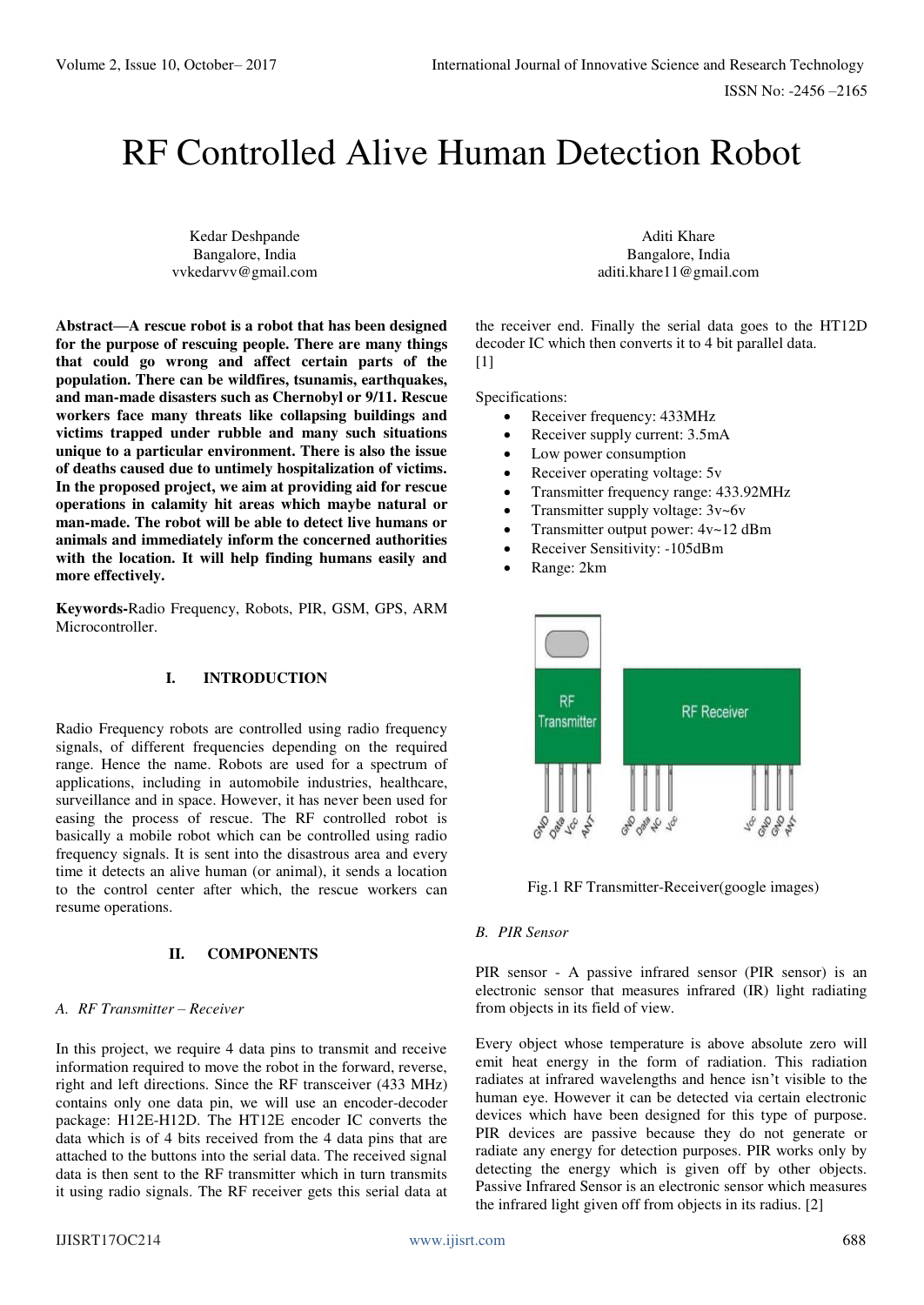Specifications:

- Output: Digital pulse high (3V) when triggered. Digital low when idle.
- Sensitivity range: up to 20 feet (6 meters)





## *C. LDR Sensor*

The broadly useful photoconductive cell is otherwise called LDR – light dependent resistor. It is a sort of semiconductor and its conductivity changes with relative change in the intensity of light. A light dependent resistor takes a shot at the guideline of photoconductivity, which is an optical wonder in which the material's conductivity increases when light is absorbed by it. At the point when light falls i.e. at the point when the photons fall on the device, the electrons in the valence band of the semiconductor material is excited to the conduction band. These photons in the incident light ought to have more energy than the band gap of the semiconductor material to make the electrons jump from the valence band to the conduction band. When light having enough energy strikes on the device, a large number of electrons are excited to the conduction band which results in a huge number of charge carriers. The aftereffect of this procedure is that more current begins moving through the device when the circuit is closed and subsequently it is said that the resistance of the device has been lessened. This is the common working principle of LDR. We will be using LDR to sense dark areas to switch on the light (LED in the project). This will help us get better visibility even during poor lighting.[5] Specifications:

- Supply voltage: 5V
- Output voltage: 3-4V
- Sensitivity: upto 15 inches

## *D. LED*

The lighting emitting diode is a p-n junction diode which is an uncommonly doped diode and made up of a special kind of semiconductors. At the point when the light emits in the

forward biased condition, it is called as a light emitting diode. When the diode is forward biased, the electrons and holes are moving quickly over the junction combining constantly while removing one another out. Not long after the electrons are moving from the n-type to the p-type silicon, it joins with the holes, and after that it vanishes. Thus it makes the complete atom and more stable along with giving the little burst of energy in the form of a tiny packet or photon of light. The working principle of the LED depends on the quantum theory. The quantum theory states that when the electron moves down from the higher energy level to the lower energy level then the energy emits from the photon. The photon energy is equivalent to the energy gap between these two levels.

If the PN-junction diode is forward biased, then the current flows through the diode. LED is mainly used to light up the dark areas detected by the LDR sensor, so that the robot can be maneuvered with ease using a camera.[6]

## *E. GSM*

GSM/GPRS module is used for communication purposes between two devices - a computer and a GSM-GPRS system. Global System for Mobile communication (GSM) is an architecture which is widely used for mobile communication and Global Packet Radio Service (GPRS) is an extension of GSM which enables a higher data transmission rate. GSM/GPRS module consists of a GSM/GPRS modem that has been assembled with a power supply circuit and various communication interfaces (like RS-232, USB for the computer. GSM/GPRS MODEM is a class of wireless MODEM devices that has been designed for communication purposes of a computer with the GSM and GPRS network. It requires a Subscriber Identity Module (SIM) card similar to mobile phones to activate communication with the network. Also they also have International Mobile Equipment Identity (IMEI) number like the ones used in mobile phones for their identification. A GSM/GPRS MODEM can perform various operations like:

1. Send, delete or receive SMS messages in a SIM card

- 2. Read, add, search phonebook entries of the SIM card
- 3. Reject, receive or make a voice call.[3]

We are using SIM900 as our GSM RS232 serial interface. Specifications:

- Frequency 850 to 1190 MHz
- Baud rate 9600 bps
- Input voltage 4.5 to 12V

## *F. GPS*

The GPS system has the following three parts: Space segment, User segment and Control segment. The diagram of the structure of GPS is shown below.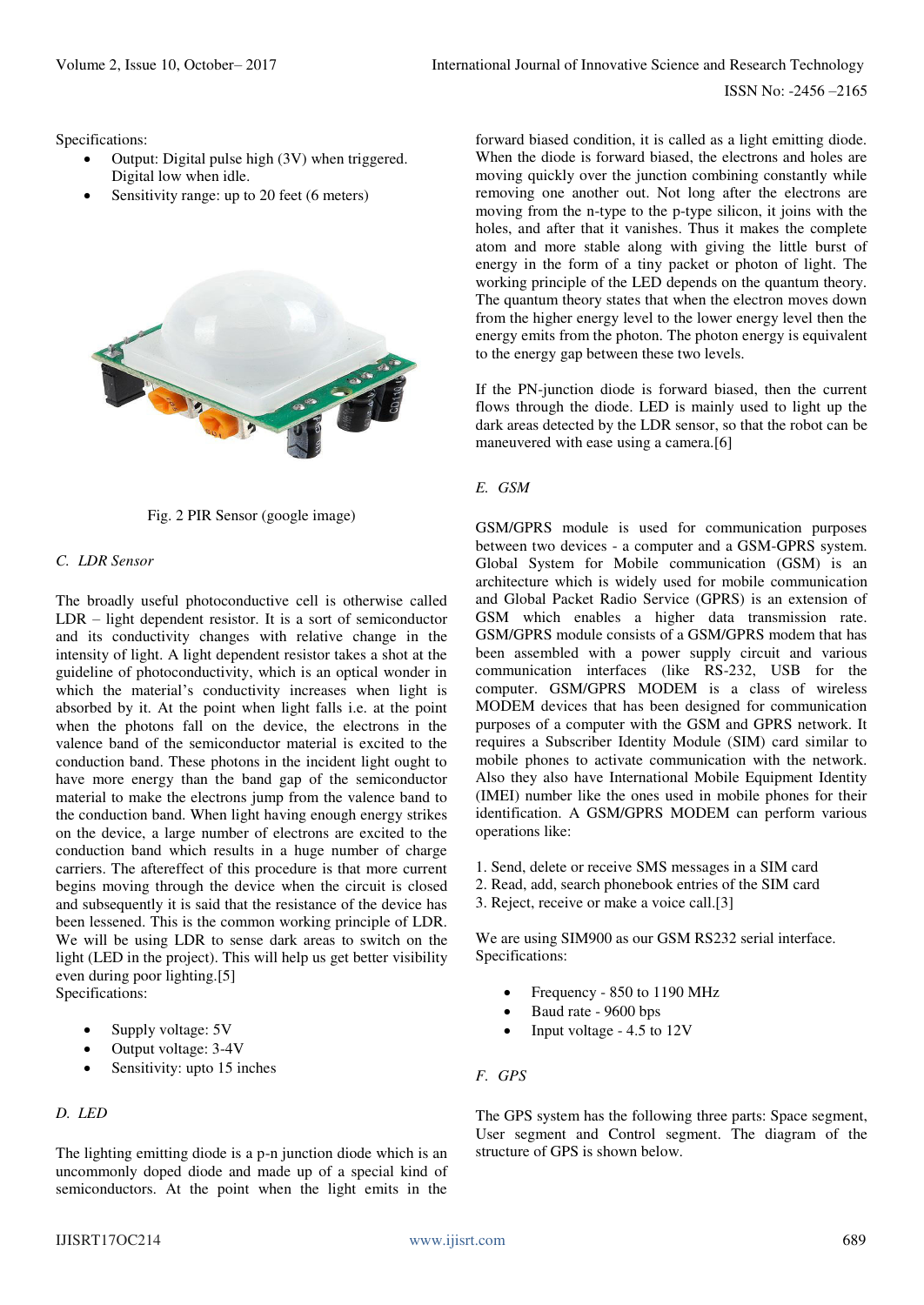

Fig.3 GPS Structure (google images)

- Space segment The satellites are the most important aspect of the Global Positioning System (GPS) which locates the position by broadcasting the signal used by the receiver. These signals can be blocked when they travel through opaque objects like buildings, mountains and even people. The signals of the four satellites should be locked to find the specific position. Also constant movement is necessary to get clear reception.
- User segment This segment contains all the military and civilian users. It comprises of two things - a sensitive receiver which detects signals and a computer for conversion of the data into useful information. GPS receiver helps to locate your own position but doesn't allow you being tracked by a third person.
- Control segment The control segment aids the entire system to work efficiently. It is important that the transmission signals be updated and the satellites should be kept in their appropriate orbits.[4]

## *G. Motor Driver Circuit*

We use L293d as our driver. One L293d can control 2 motors. L293D is a motor driver IC which allows DC motor to drive on either direction. L293D is a 16-pin IC. It can control a set of two DC motors together in the desired direction. Its working is based on the concept of H-bridge which is a circuit that allows the voltage to be flown in either direction. Voltage is required to change its direction for being able to rotate the motor in clockwise or anticlockwise direction. Therefore Hbridge IC is ideal for driving a DC motor. In a single L293D chip there are two H-Bridge circuits which rotate the two dc motors independently [7]. H-bridges are often used in robotics and other applications to allow DC motors to run in the forward or backward direction.

Most DC-to-AC converters, AC/AC converters, DC-to-DC push–pull converter, motor controllers etc. use H bridges. A bipolar stepper motor is driven by a motor controller containing two H- bridges.[8] Specifications:

- Supply-Voltage Range: 4.5 V to 36 V
- L293D is characterized for operation from 0°C to 70°C.
- Can run two dc motors of 12V each



Fig.4 H-Bridge(google images)

## *H. Battery*

A 12V lead-acid battery is used to run all the components on the robot.

## III. DESIGN AND TESTING

## *A. Remote Control*

The remote control is used to maneuver the robot in the area of surveillance. It consists of 4 push-buttons which are connected to the RF transmitter. A 9V battery is used to power the remote control but since the RF transmitter has an input power rating of 5V, an IC 7805 regulator is used. It steps down the 9V to 5V which is fed to the transmitter. The 4 push-buttons are used to move the robot in left, right, forward & backward directions. Two push-buttons can be pushed simultaneously to move it in a combination (for example – a combination of forward & right will make the robot move diagonally). The remote control uses a 433 MHz transmitter and hence it is capable of controlling the robot's movements up to 300 meter.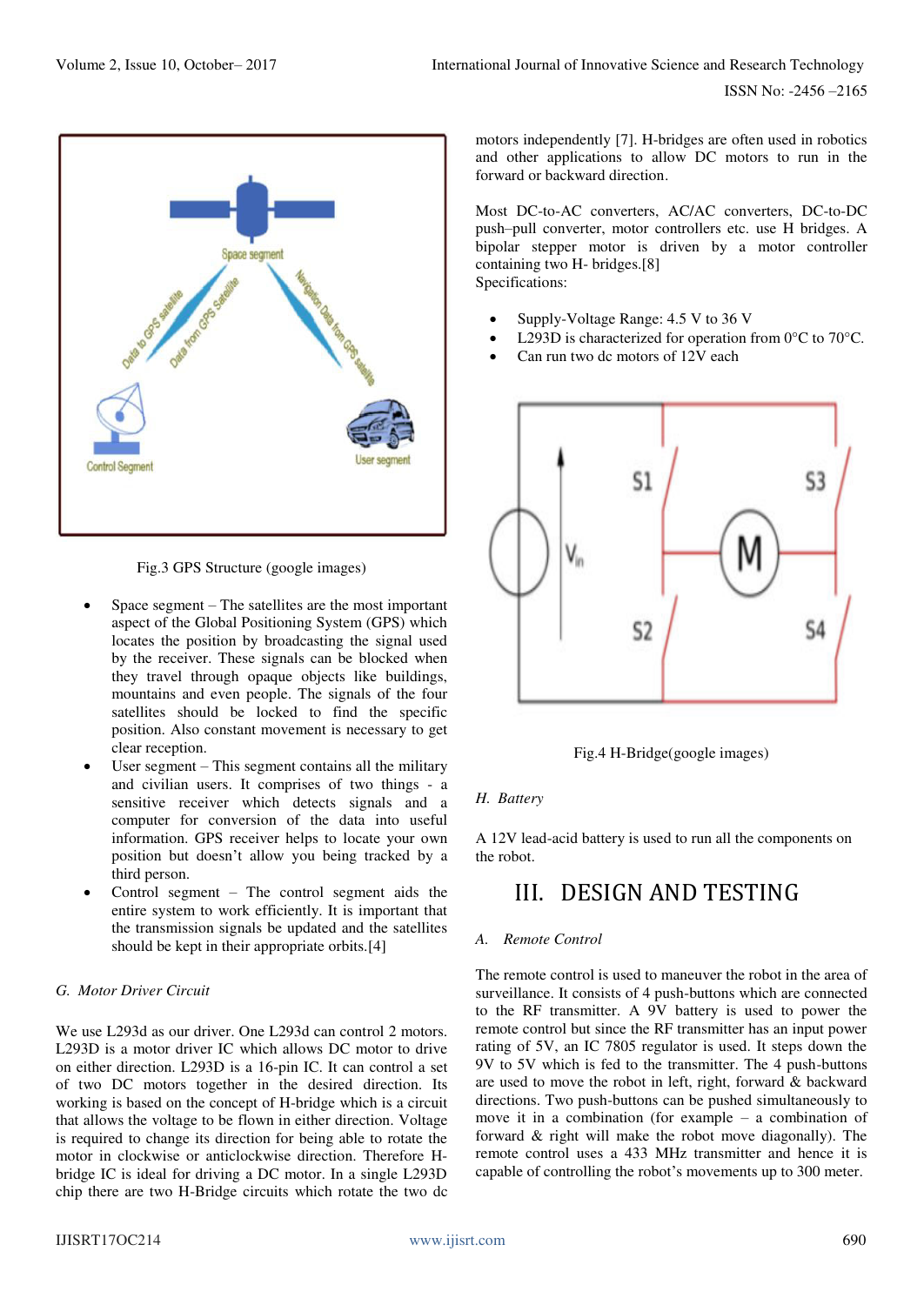ISSN No: -2456 –2165



## **Control Centre Block Diagram**

Fig.5 Remote Control Circuit Diagram



Fig. 6 Remote Control

## *B. Robot*

We have installed DC motors and connected them to a motor driver circuit installed on a chassis. This is further fit on to 4 wheels which moves forward, backward, left & right. The motor driver circuit is in turn connected to the 433MHz

receiver. The receiver receives the transmitted input using which it drives the motors via the motor-driver circuit. The motor driver is connected to the 12V supply which is necessary to drive the motors. The main element of the robot is the Passive Infra-Red (PIR) sensor. This sensor is connected to the GPIO Pin0.7 of the ARM LPC2148 microcontroller. The microcontroller is programmed to initiate the GPS to track location once PIR detects the infra-red rays.

The GPS is included to track location. It is connected to UART1. Once the PIR detects an alive body, the GPS is used to extract the current longitudinal and latitudinal coordinates.

It is then programmed to transmit this to the GSM module via the microcontroller. GSM stands for Global System for Mobile communication. The GSM module is connected to UART0 and is implemented to forward the stress location tracked by the GPS to the remote station. It includes a SIM (Subscriber Identity Module) card and the SMS (Short Message Service) feature is utilized to send the location.

In conditions of low-light, the LDR (Light Dependent Resistor) sensor is enabled. This is further connected to a flash (we have used a white LED in our prototype). The flash turns on in case of low-light conditions detected.to illuminate the area to be scanned by the camera.



Fig. 7 Robot Block Diagram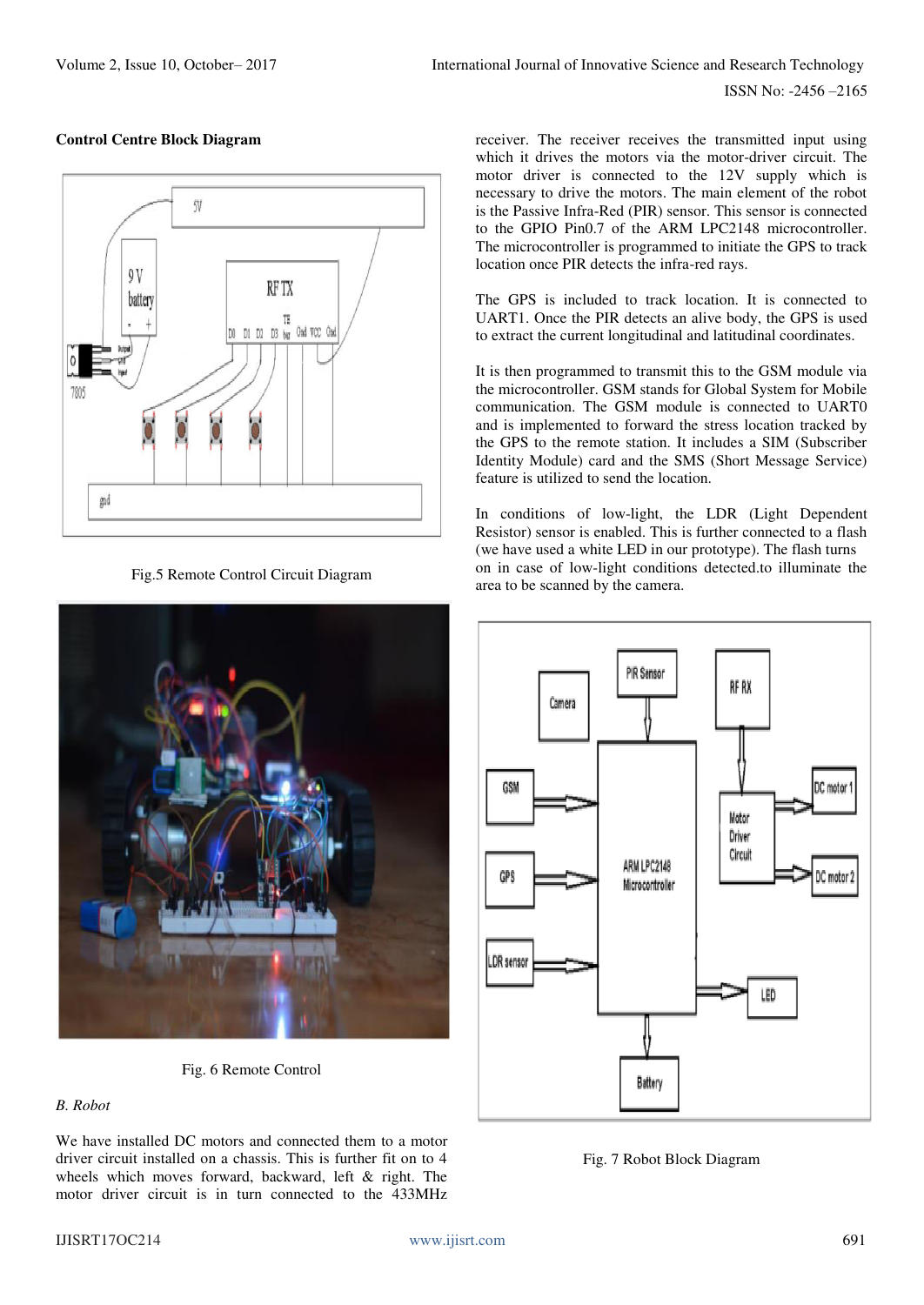ISSN No: -2456 –2165



Fig. 8 Robot Circuit Diagram



Fig.9 Robot

## *C. Testing*

The RF remote is used to maneuver the robot. It is powered by a 9V battery which is stepped down to 5V using IC7805 voltage regulator. The remote consists of 4 push buttons which determine the direction of the robot. We have used a 4 bit ASK RF transmitter to send the data corresponding to the specific button pressed. Observed range is up to 300 meters.

The RF receiver is connected to the motor driver L293d which in turn drives the dc motors of the robot. The observed sensitivity of the PIR sensor is up to 8 inches. The GPS provides location with accuracy of up to 3 meters. The system is powered using a 12V battery whose lifetime is 10 hours.

300 rpm dc motors are used. Radius of the wheel is 2.5 cm. Hence speed obtained of the robot is 0.7 m/s. The weight of the system is 2.3 kg.

## **IV. PROJECT CODE**

#include <LPC214x.H> /\* LPC214x definitions \*/ #include "uart0.h" #include "uart1.h" #include "mainuart.h" #include "gsm.h" unsigned int  $z=0, k=0, step1=0, step2=0, step3=0, control=1;$ unsigned char temp=0; unsigned char detected=0; unsigned int start  $loc=0$ ,end  $loc=0$ ,trigger=0,stored=0; unsigned char location[30]; void send\_sms1(); void send\_sms2(); #define pir (!(IO0PIN&(1<<7)))// Evaluates to True for a 'LOW' on P0.7 #define ldr (!(IO0PIN&(1<<25)))// Evaluates to True for a 'LOW' on P0.25

int main (void)

{ //volatile unsigned char rx\_char=0; uart0 init(); uart1\_init(); //printstring1("UART0 Rx Interrupt Test"); IO0DIR  $&=-((1\leq 7));$ IO0DIR  $&= \sim ((1 \le 25))$ ;  $IOODIR \models (1 \leq 6)$ ;//LED

while  $(1)$ 

{

if(ldr)

{ printstring0("HIGH light");  $IO0CLR \models (1 \leq 6);$ 

} else{ printstring0("low light");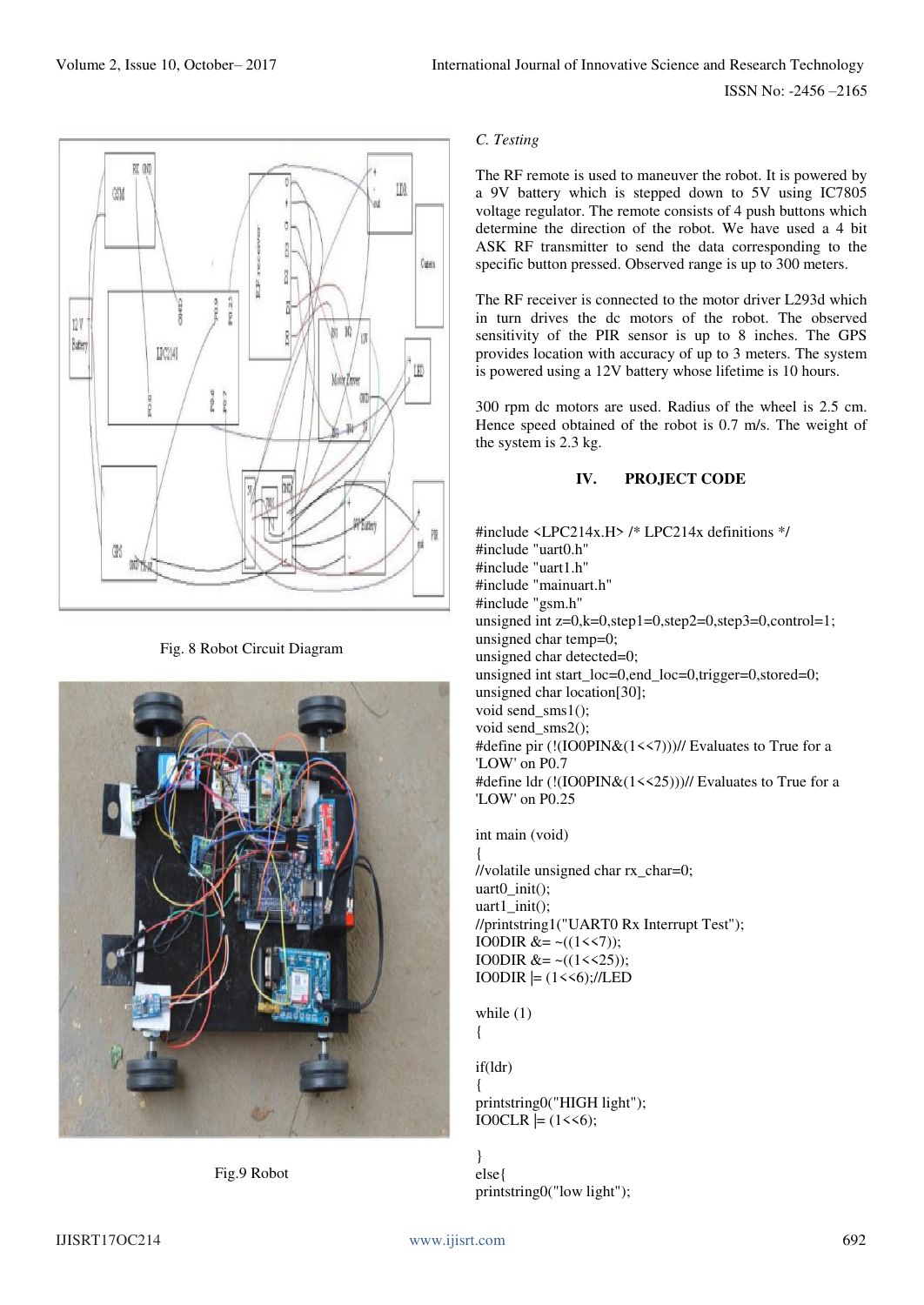ISSN No: -2456 –2165

```
IJISRT17OC214 www.ijisrt.com 693
IO0SET \mid = (1 \le 6);} 
if(pir) 
{ 
//printstring0("not detected\n\r"); 
detected=1; 
} 
else if(detected==1) 
{ 
IO0SET \mid = (1 \le 10)//control=0;//just for starting initialization of gps 
module 
printstring0("pir detected"); 
printstring1("pir detected"); 
U1IER = 0x01;
begin:delay(20); 
U1IER = 0x00;
//printstring1(Gps); 
pos=0; 
k=0;
for (k=0; k<400; k++){ 
if ((Gps[k-3]=-\$')&&((Gps[k]=-'R')){ 
start_loc=k;
step1=1;
} 
} 
k=0;
for (k=start\_loc; k\leq 400; k++){ 
if(Gps[k]=='A'){ 
start_loc=k; 
step2=1; 
break; 
} 
} 
for(k=start_loc;k<400;k++) 
{ 
if(Gps[k]=E'){ 
end_loc=k; 
step3=1; 
break; 
} 
} 
k=0:
if((step1==1)&&(step2==1)&&(step3==1)&&((end_loc-
start_loc)<28)) 
{ 
printstring1("locations\n\r"); 
printnum0(start_loc); 
printnum1(start_loc); 
                                                                  printstring1("\n\r"); 
                                                                  for(k=start\_loc+2; k\leq=start\_loc+26; k++){ 
                                                                  location[k-(start_loc+2)]=Gps[k]; 
                                                                  printchar1(Gps[k]); 
                                                                  if(Gps[k]=E')break; 
                                                                  } 
                                                                  } 
                                                                  else 
                                                                   { 
                                                                  U1IER=0x01;
                                                                  goto begin; 
                                                                  } 
                                                                  send sms1();
                                                                  //U1IER |= 0x01;trigger=0; 
                                                                  start_loc=0; 
                                                                  stored=0; 
                                                                  end_loc=0; 
                                                                  detected=0; 
                                                                   } 
                                                                  } 
                                                                  } 
                                                                  void send_sms1() 
                                                                   { 
                                                                  printstring0("AT+CMGF=1"); 
                                                                  printchar0(0x0d); 
                                                                  printchar0('\n');
                                                                  delay(2); 
                                                                  printstring0("AT+CMGS=\"9686269737\""); 
                                                                  printchar0(0x0d);
                                                                  printchar0('\n');
                                                                  delay(2); 
                                                                  // main message to be sent start from hear 
                                                                  printstring0("HUMAN detected"); 
                                                                  printstring0(location); 
                                                                  printchar0(0x1A);
                                                                  delay(1);printchar0(0x0d);printchar0('\n'); 
                                                                  delay(2); 
                                                                  } 
                                                                  void send_sms2() 
                                                                  { 
                                                                  printstring0("AT+CMGF=1"); 
                                                                  printchar0(0x0d);
                                                                  printchar0('\n');
                                                                  delay(2); 
                                                                  printstring0("AT+CMGS=\"9686269737\""); 
                                                                  printchar0(0x0d);
                                                                  printchar0('\n');
                                                                  delay(2);
```